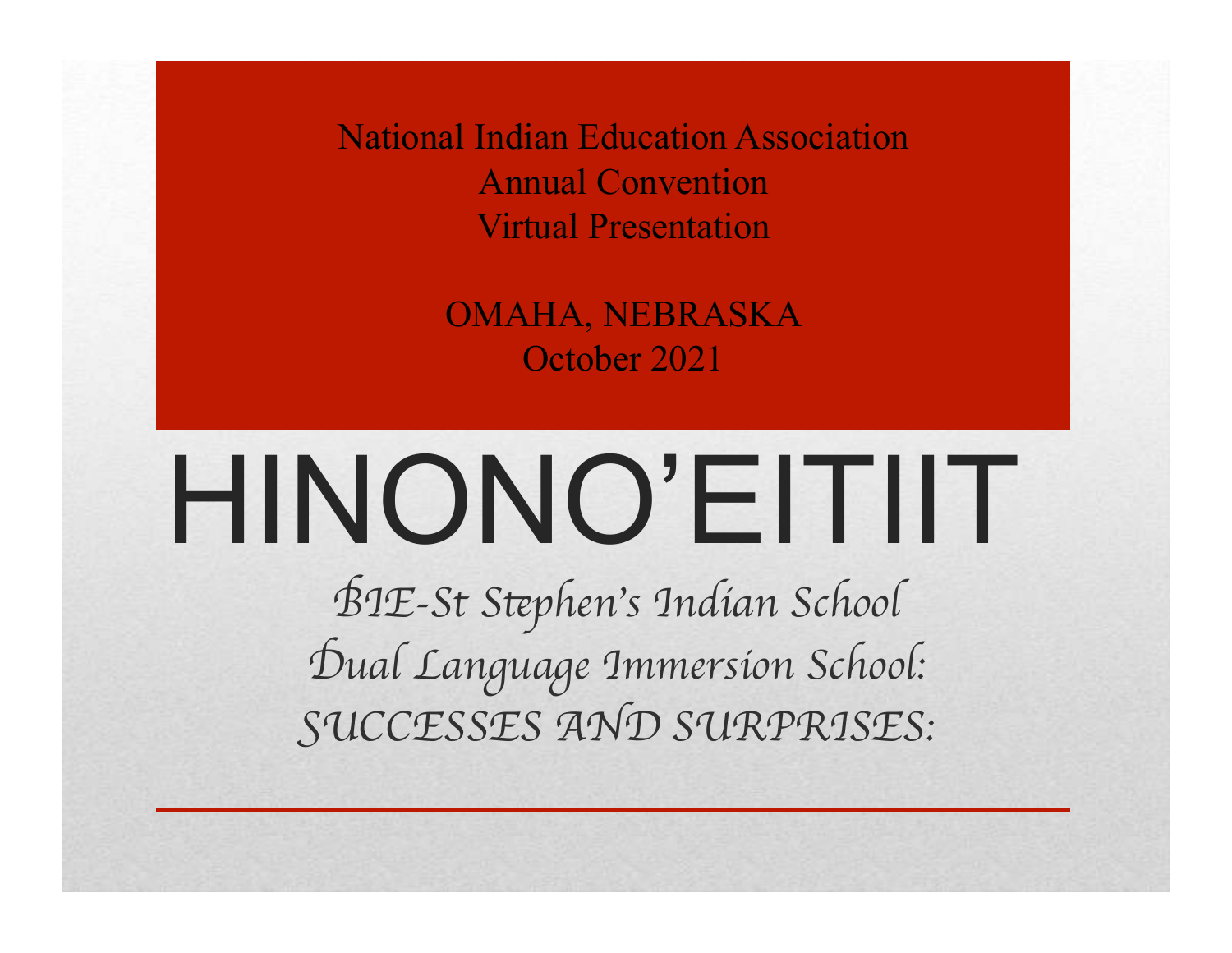

• Dr. Burnett Lee Whiteplume, PhD  $(1946 - 2019)$ 

### Nowoo3 (Left Hand): "…because it is right."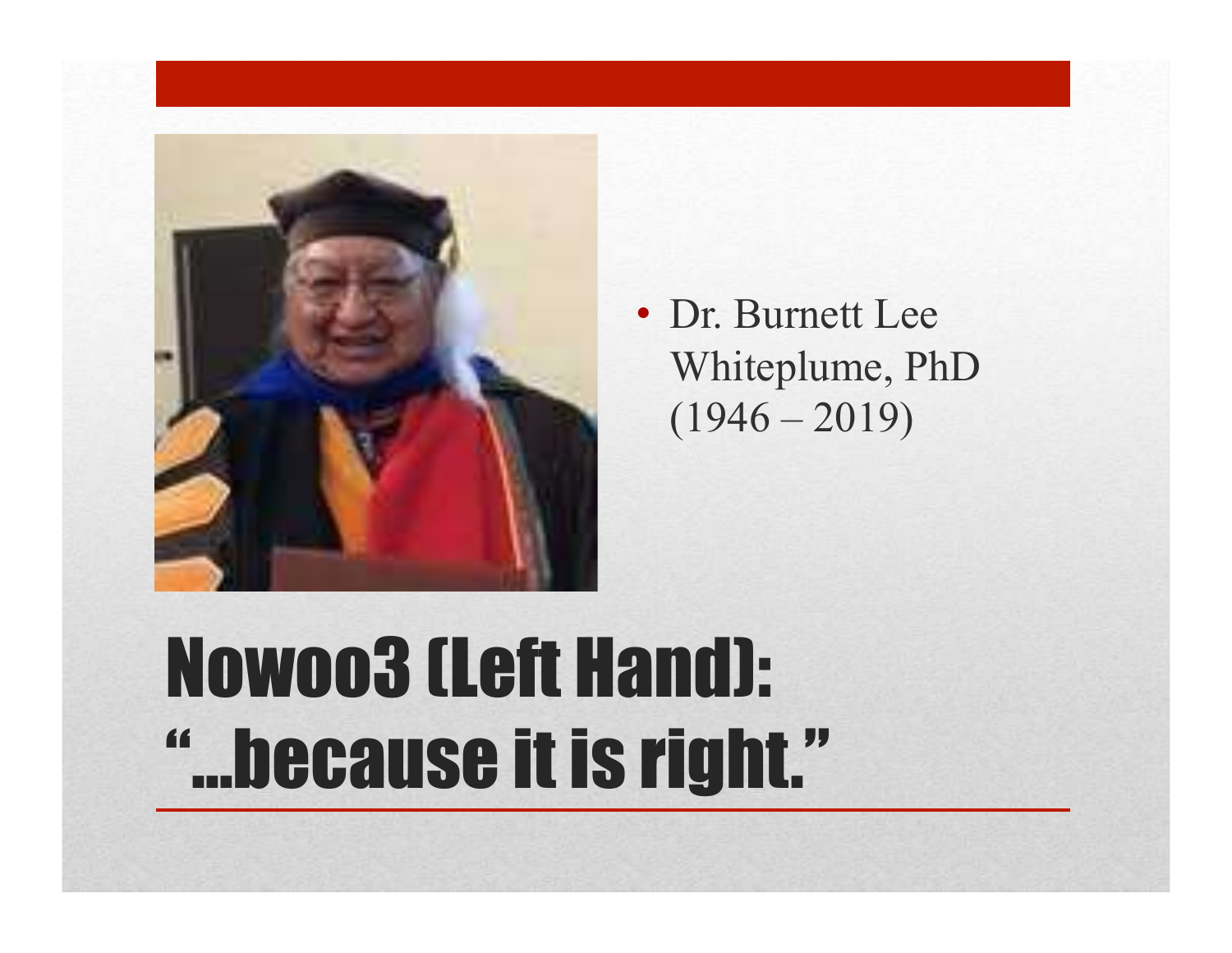#### Four Partners



Northern<br>Arapaho Tribe



College of Education Literacy Research **Center and Clinic** 

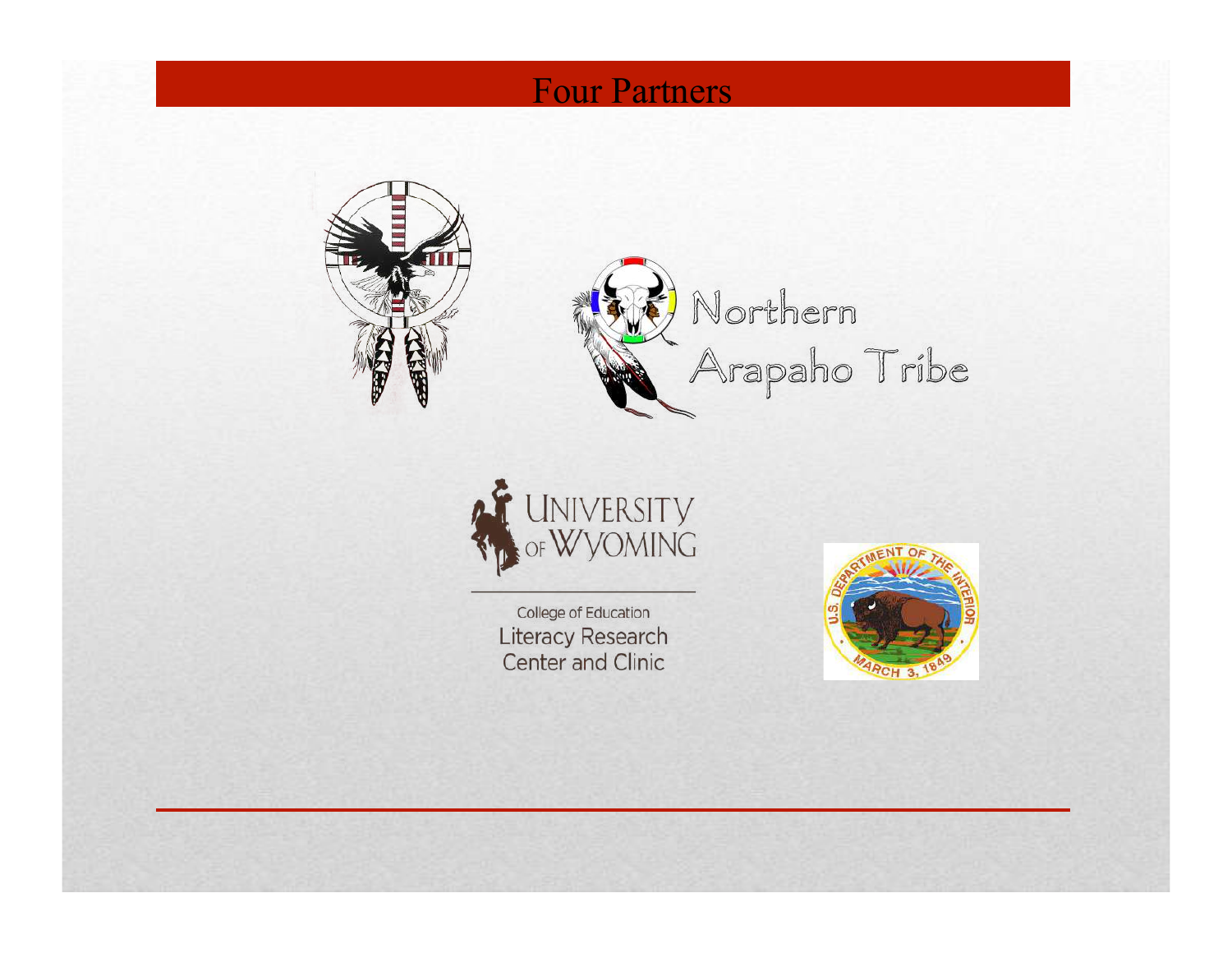- **Abstract**
- **Introduction**
- History / Background
- Year 1
- Year 2 and Beyond
- The Program (Physical and Virtual)
- The Teachers.( Physical and Virtual)
- The Students (Physical and Virtual)
- School Day and Week (K-1 and Grade 1)
- Teacher Certification and Endorsement Objective
- Families and Community (Funds of Knowledge
	- The Curriculum (Standard and Arapaho as Second Language)
	- Arapaho Language and Culture
- English Language Oral and Written (Literacy)
- Research (Process Documentation) Component Project Assessment Plan and Timeline
- **Summary**

# Presentation Outline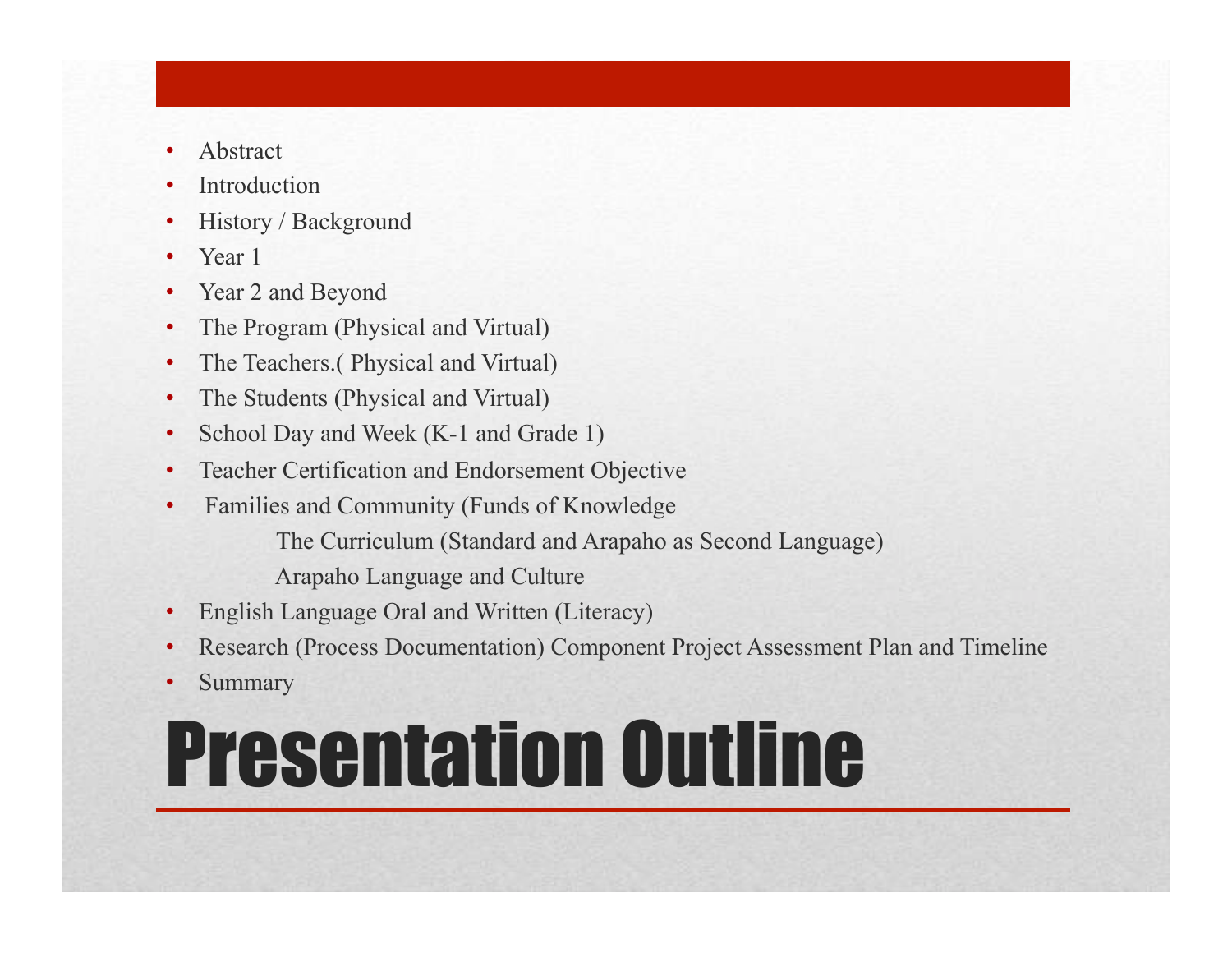#### St. Stephens Indian School --

- Frank No Runner, PhD, SSIS Superintendent
- Ronald Oldman, SSIS School Board
- Northern Arapaho Tribe --
- William C'Hair, Chairman, Northern Arapaho Language / Culture Commission
- Marlin Spoonhunter, President, Wind River Tribal College, (Core Project Team)
- University of Wyoming
- Cynthia Brock, PhD (Core Project Team)
- R. Timothy Rush, PhD (Core Project Team)

# Core Project Team - CPT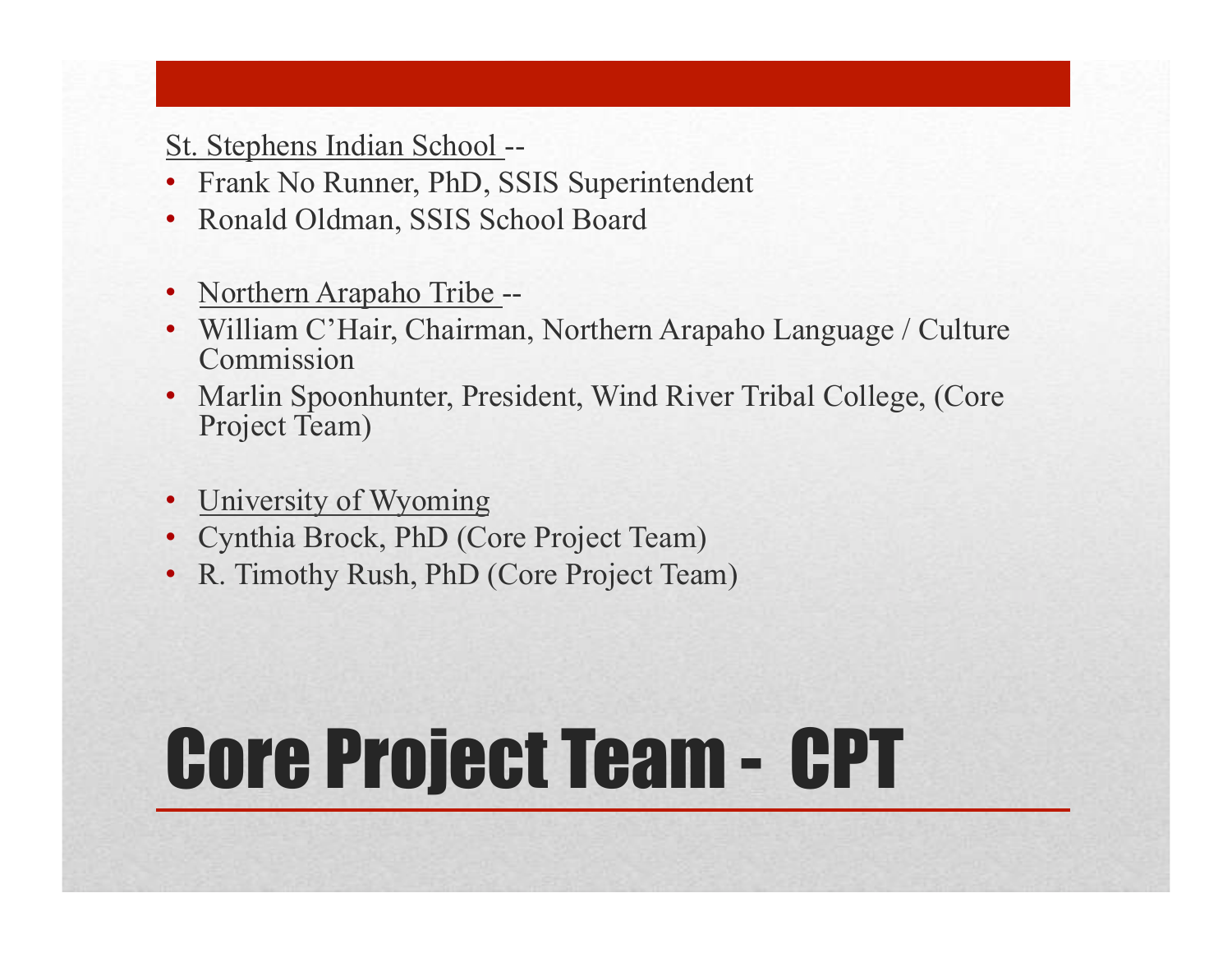- Hinono'eitiit (Our Arapaho Language) THE BIG PICTURE
- A permanently funded, comprehensive, dual language (Arapaho / English) kindergarten through 12<sup>th</sup> grade and beyond, Immersion School, envisioned by the late Dr. Burnett Whiteplume.
- •

•

- "We didn't do it because we had to. We did it because it is right," (Burnett Lee Whiteplume, PhD). We didn't ask permission. Permission was volunteered by those in authority. But, we did have proof that the Arapaho community believes that their culture and language should be at the heart of their children's education. The PhD dissertation of our late friend, Dr. Burnett Lee Whiteplume, Sr., gave us this evidence. Like most elders of his tribe, Doctor Whiteplume believed that revitalization of the Arapaho language was the key to revitalization of his tribe.
- Our first year, JUNE 2019 TO JULY 2020, we collected essential information on successful programs in our region.
	- We prepared to hire a fluent elder to work with a master teacher and student teacher in a classroom of 8 to 12 kindergarteners and plan the curriculum of the St. Stephen's program.
	- The first year of actual classes was planned to begin in August 2020.
	- Collection of evidence of the effectiveness of the immersion program began immediately in October 2019.
- COVID-19 restrictions forced major changes to our plans. Virtual "home school" methodologies replaced physical face-toface instruction and produced startling results for students and families.
- - The BIE St. Stephen's Indian School immersion grant is so important because:
		- it shows, through research, that culture/based education enhances student achievement in every way. The project provides process models (virtual and physical) for indigenous education across Indian Country and around the world.

#### **Overview**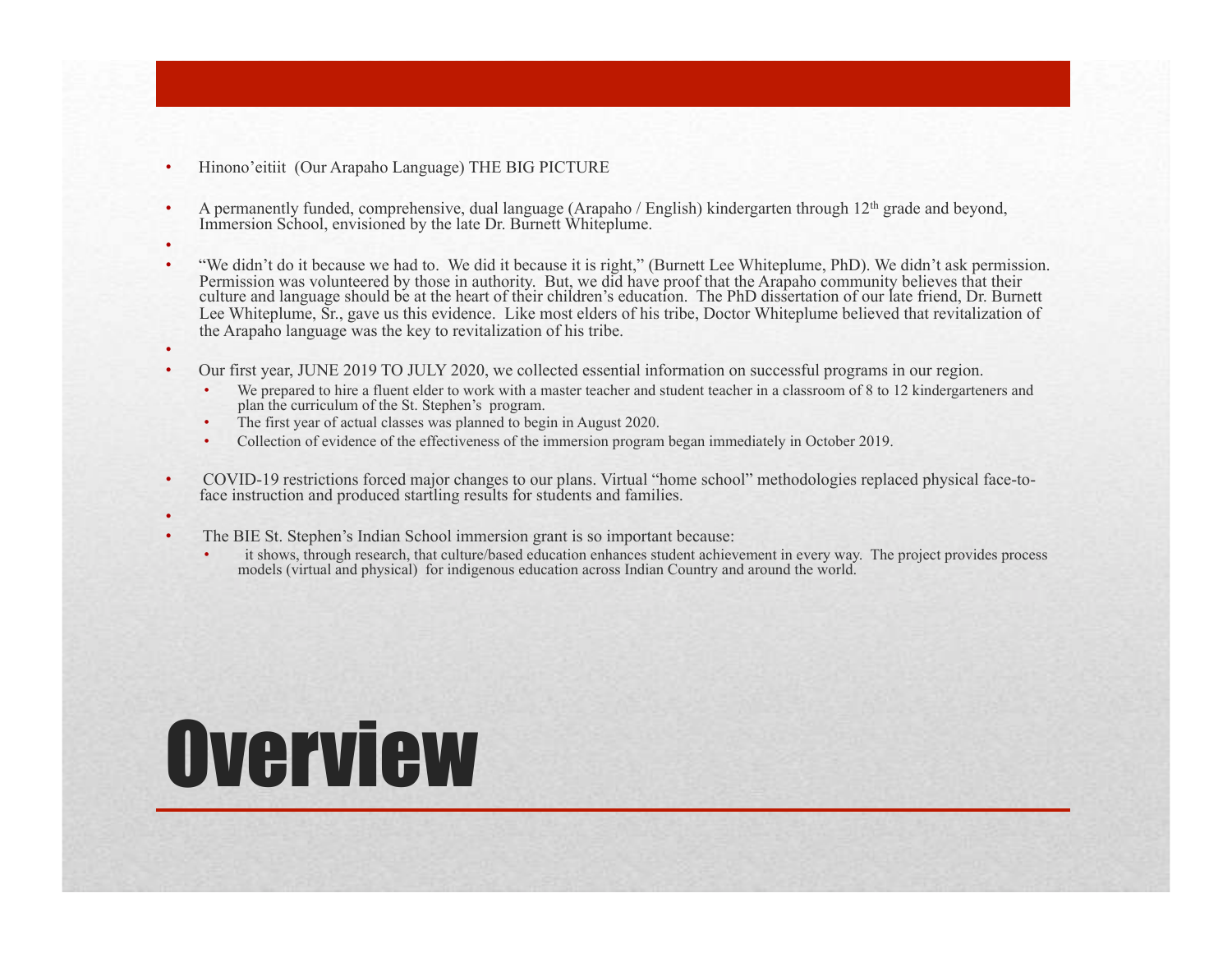- Hinono'eitiit is the Arapaho word for Arapaho Language. Hinono'eitiit: The Bureau of Indian Education (BIE) St. Stephen's Indian School Kindergarten through 16 (K-16) Arapaho Language Immersion School (Hinono'eitiit') will revitalize, maintain, and enhance Arapaho language and culture in a BIE school once dedicated to their extinction. Longstanding policies and programs of the Northern Arapaho Tribe have addressed the goals and priorities of the 2019 BIE Native Language Immersion Grant:
- The Northern Arapaho Education Code (2006) requires that our culture and language be the core of the publicschool curriculum studied by our children, kindergarten through grade twenty. Since the late 1980's, we have maintained an Arapaho Language Immersion pre-school for two- to four-year-old children. After two years of immersion education, children know the cultural essentials and are able to converse in Arapaho.
- In BIE St. Stephen's Indian School (SSIS), all students start the school day a prayer, the Pledge of Allegiance and Flag Song in fluent Arapaho. The Hinono'eitiit will enable the Arapaho people to establish a solid infrastructure for expansion of the overall language immersion curriculum to include kindergarten, elementary, secondary grades, and post-secondary levels. We will begin implementation using a 50/50 Dual Language Immersion (DLI) model that integrates Arapaho and English Language usage. Both languages will be employed to master Arapaho language and culture standards, Wyoming Indian Education for All standards, Common Core State standards, and standards of the BIE SSIS School Improvement Plan.
- To assure the maintenance and health of the Arapaho language, and the culture it conveys and supports, we will engage classroom teaching teams that include an Eminent Elder of the tribe as language-culture mentor, a Wyoming certified teacher, and a language-novice student teacher for each grade level. This triad at each grade level will employ Family Funds of Knowledge (FFOK) curriculum and methods. FFOK assures engagement of families in the BIE Hinono'eitiit' Arapaho Language Immersion School. The project will directly develop and enhance the Northern Arapaho Tribe's capacity to provide instruction and support to its children in at least ten ways.

#### **Context**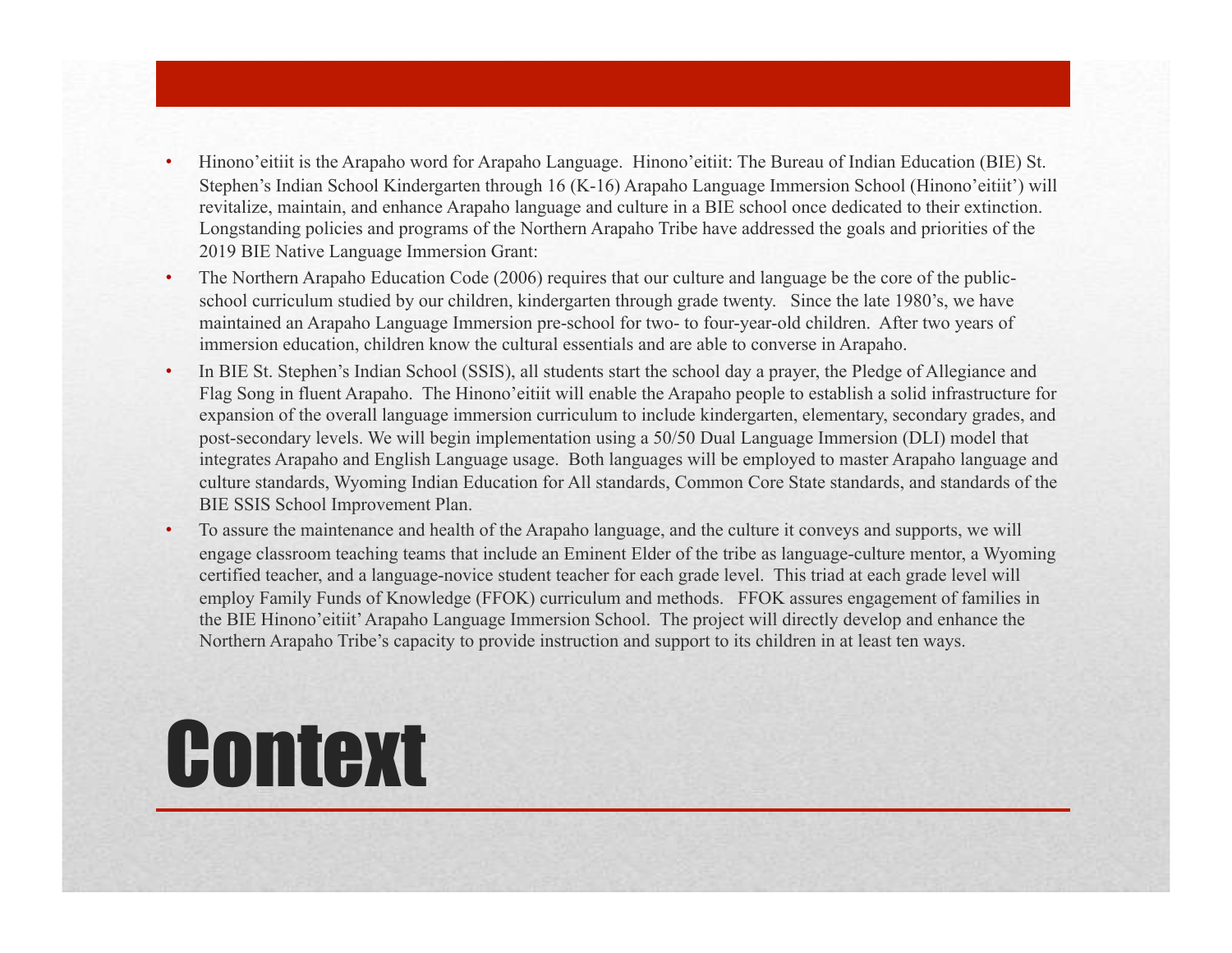- Historically, since earliest colonial times, concerted government efforts have attempted to extinguish American Indian languages and replace them with English only.
- Twenty-first century research summarized by the American Council on the Teaching of Foreign Languages shows that knowledge of multiple languages is correlated with verified positive effects on the learning and thinking of children and adults (ACTFL, 2019).
- Indigenous scholars reiterate it's time for the Indian youth to take the lead in restoring the sense of family, clan, and community responsibilities that undergird the traditional practices." (Deloria & Wildcat, 2001, p.46).

### History and Background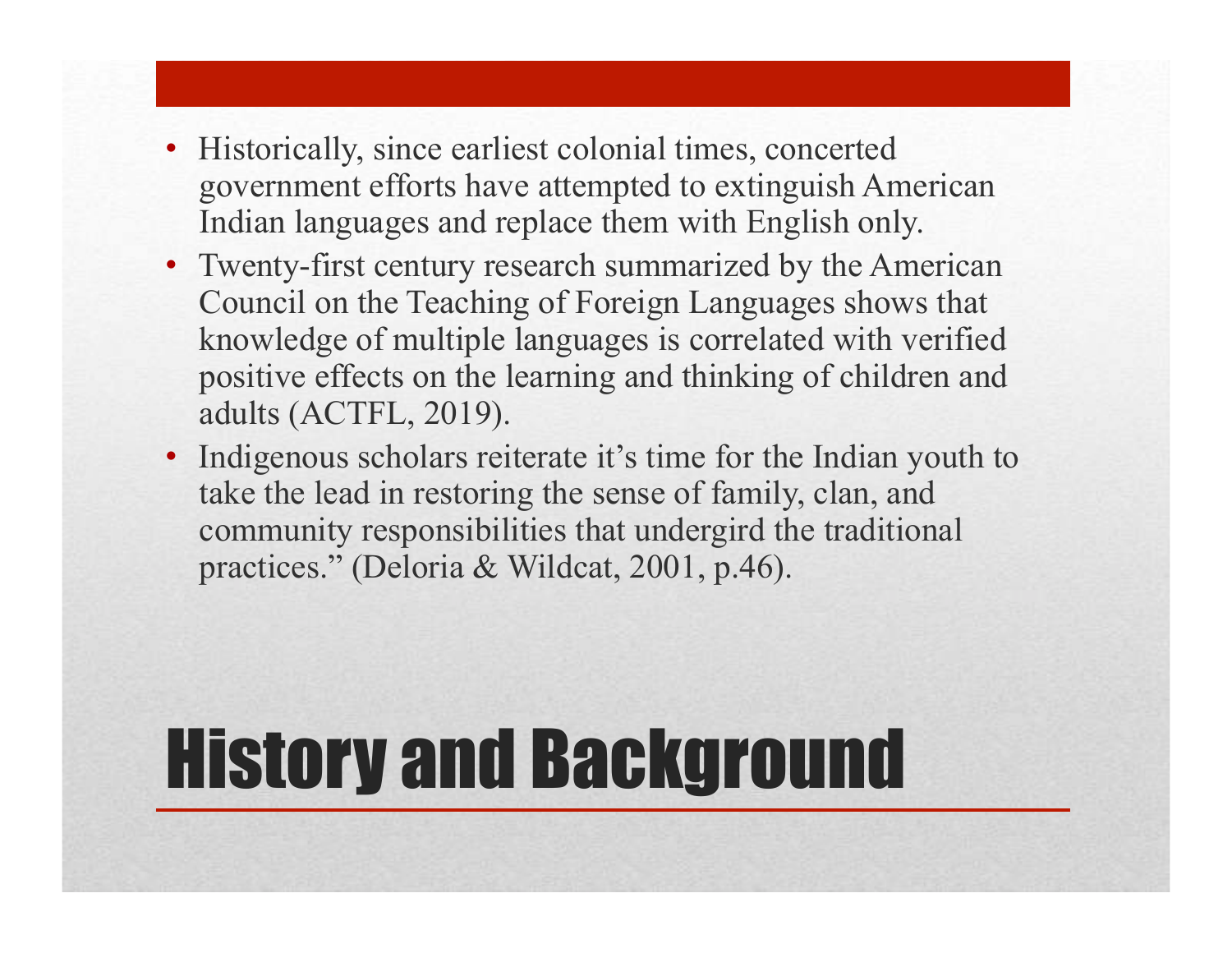- Long term purposes of this project are to establish a new infrastructure and to implement a permanent language immersion school within a BIE SSIS Tribal Grant school called "Hinono'eitiit".
- The BIE SSIS has partnered with the Northern Arapaho Tribe (NAT) and the University of Wyoming (UW), and the University of South Australia to reinvigorate the Arapaho language and the culture it conveys.

#### Purpose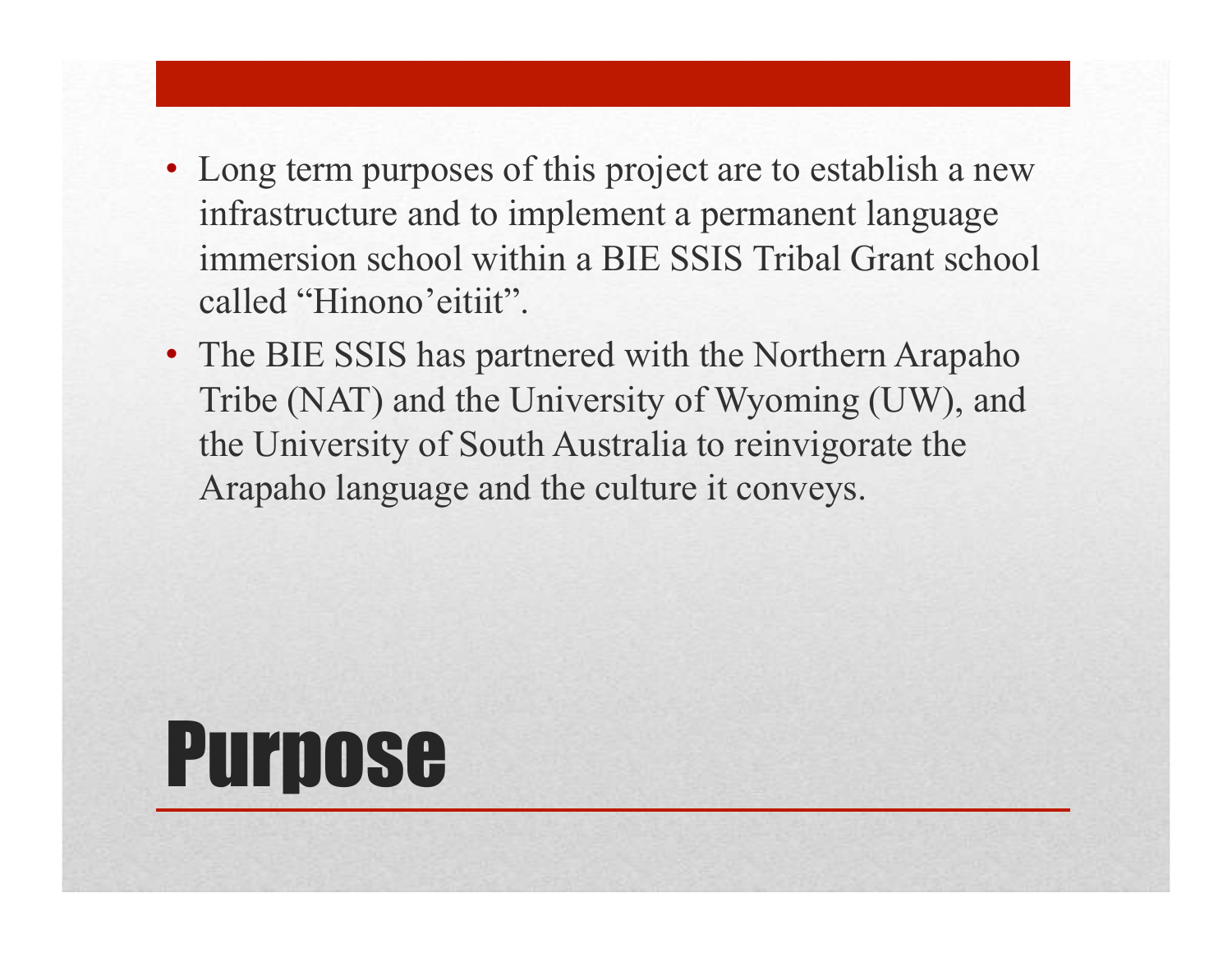The Northern Arapaho Education Code (2006) requires that our culture and language be the core of the public-school curriculum studied by our children, kindergarten through grade twenty (Northern Arapaho Code, Title 8 Education, *Language Policy Declaration,* p.5 & 21).

# NA Education Code is Honored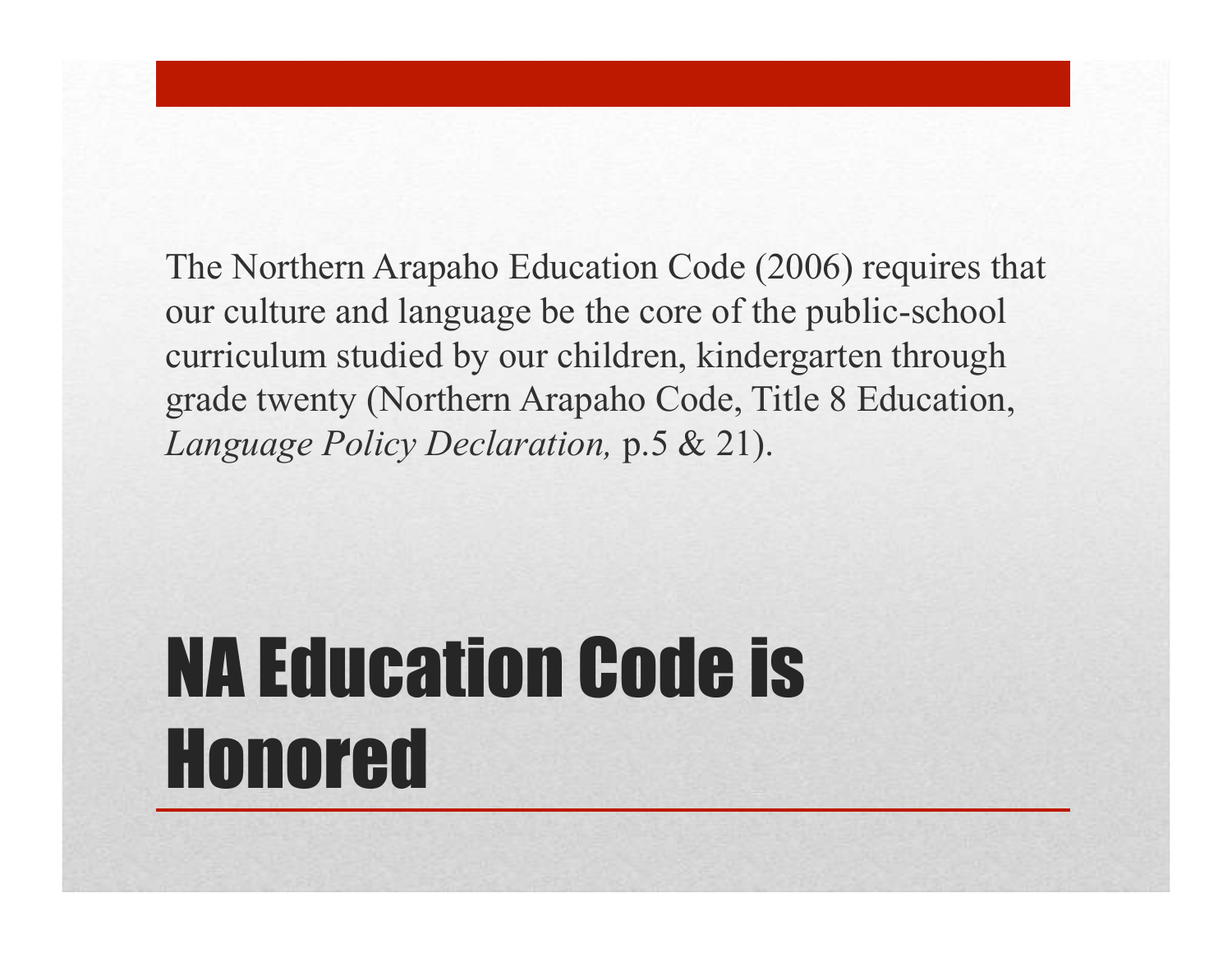The BIE SSIS Hinono'eitiit Immersion School will demonstrate how language/culture-based education can be made central in the curricula at a school serving Indigenous peoples' children. The BIE SSIS Hinono'eitiit Immersion School will serve as a model for indigenous peoples around the World who wish to preserve their language and culture.

# International Model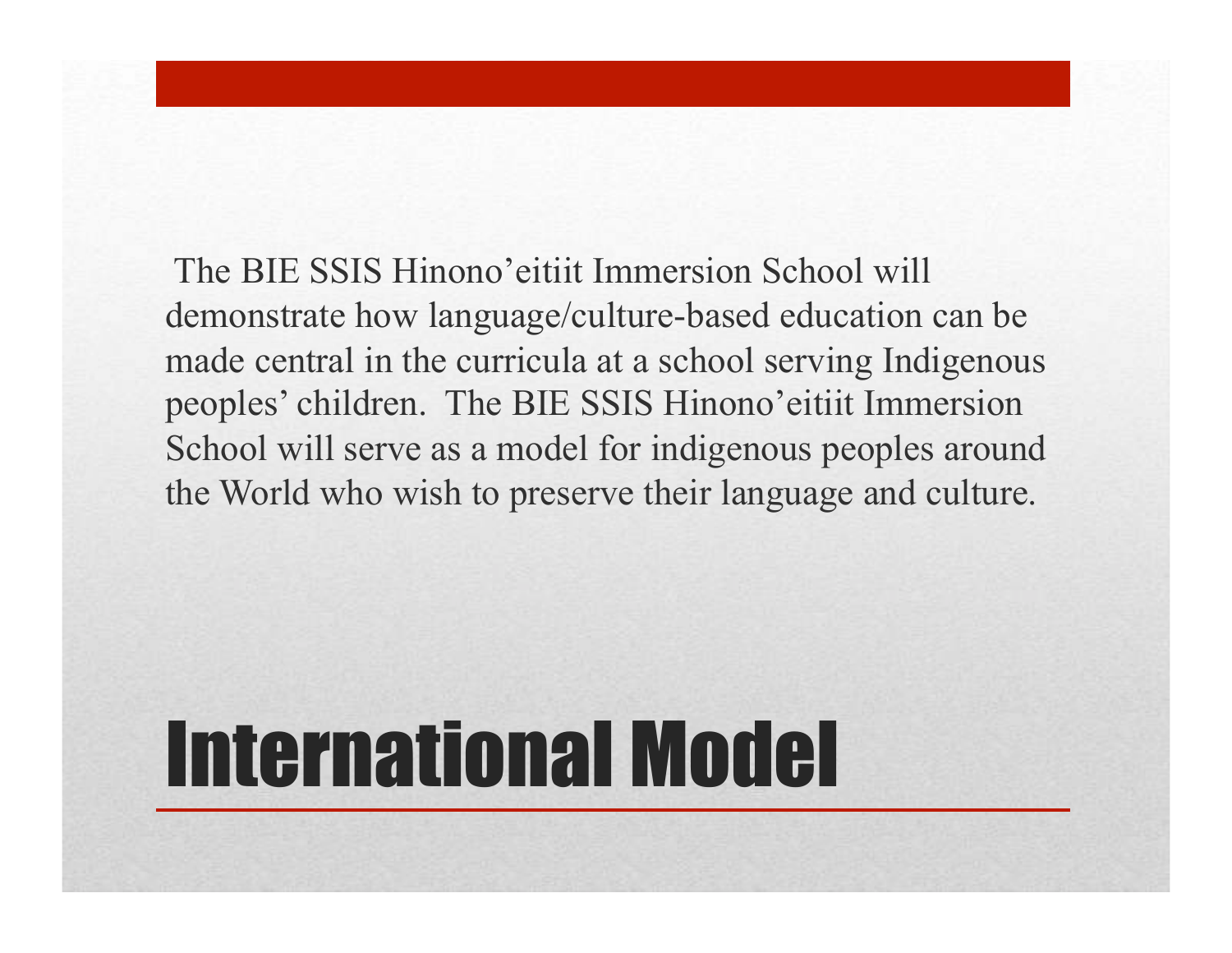- The Member Classroom Teams:
- Fluent Elder.
- Master State-Certified Teacher committed to Arapaho fluency.
- Novice committed to fluency and state certification.

# Teacher Certification and **Fluency**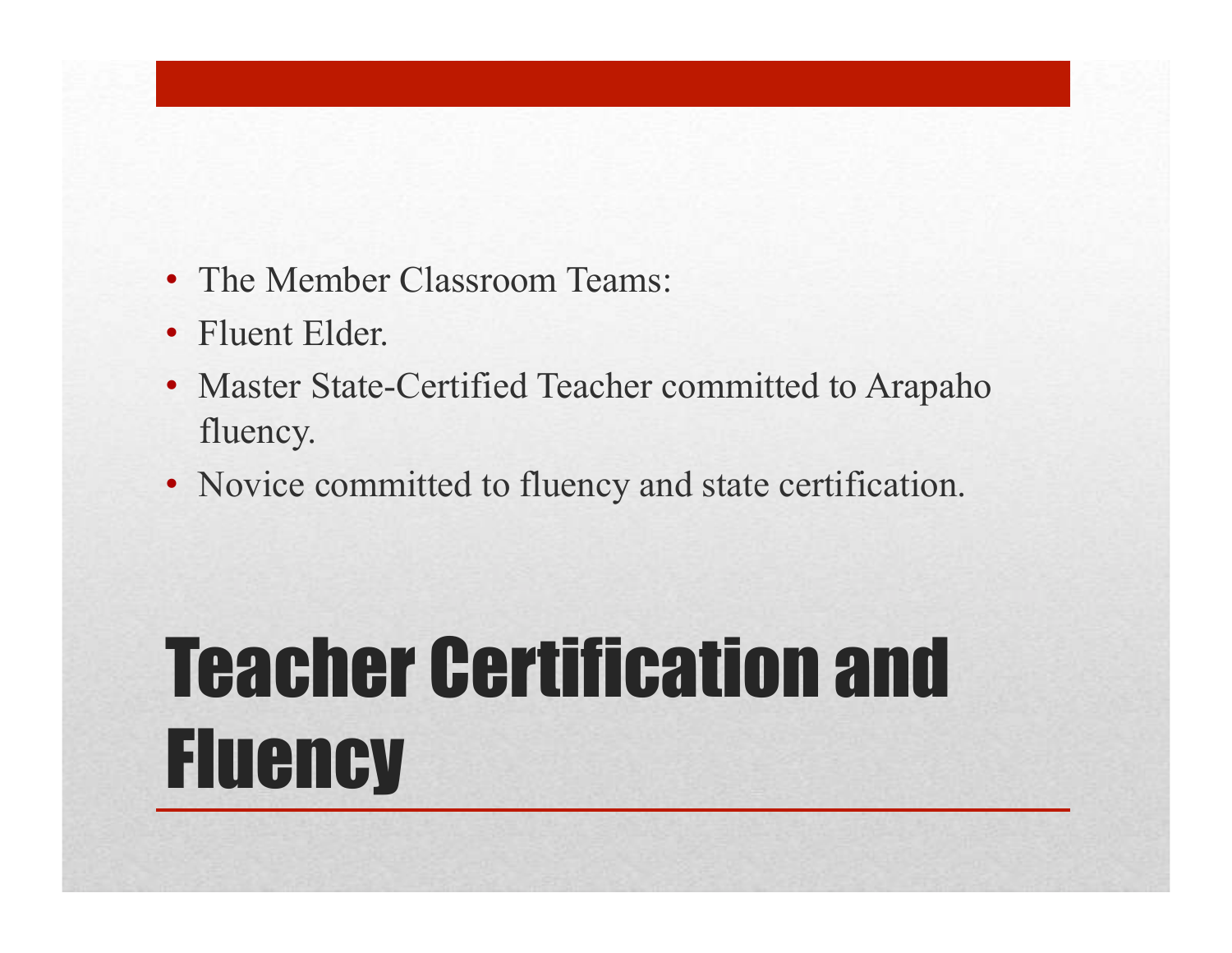• Team visits to successful Dual Language Immersion

### Study of Best Practice in DLI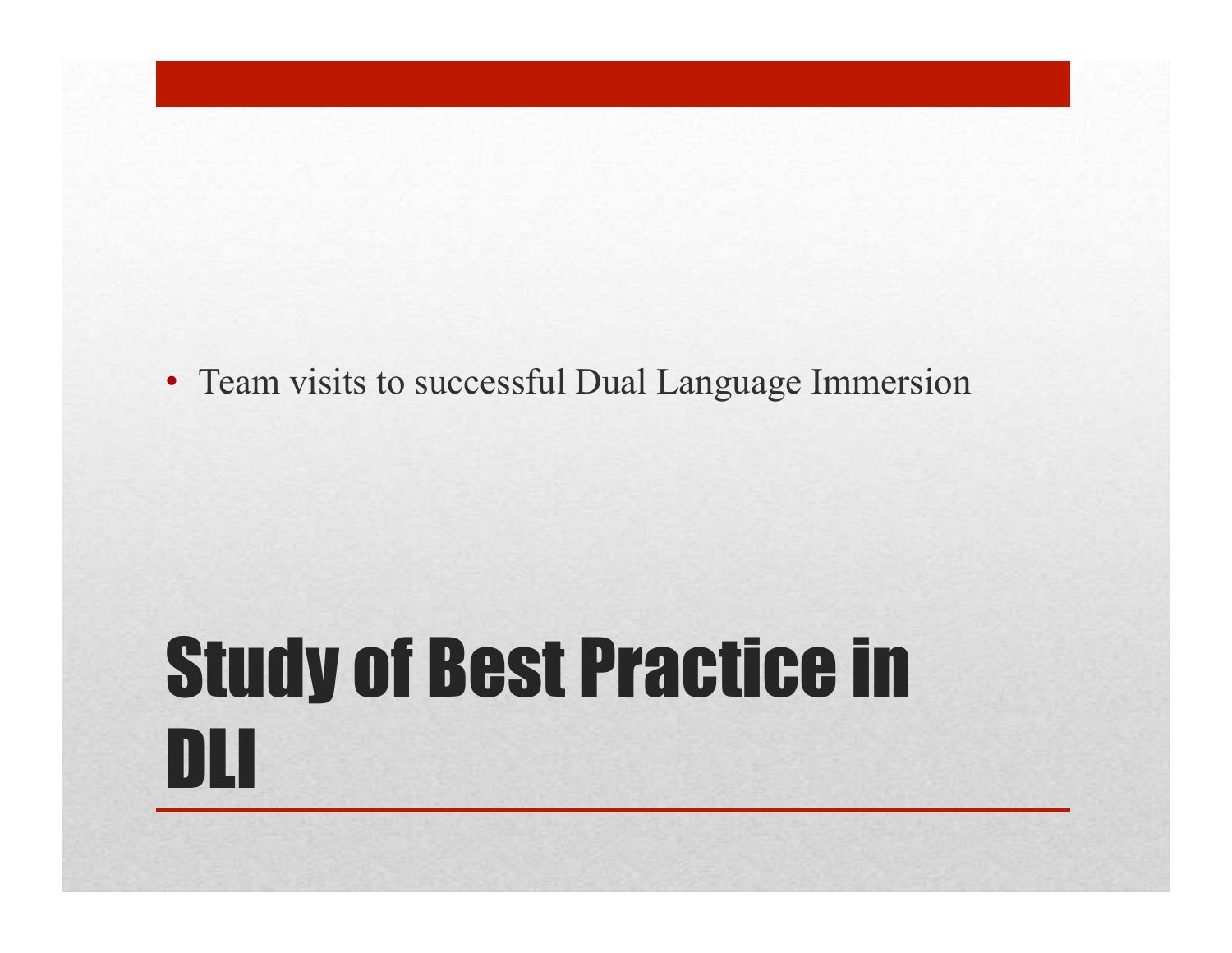- Blackfeet Cuts Wood School, Browning, MT
- Salish / Nkwusm School, Arlee, MT
- Ojibwe Red Lake, MN
- DLI programs in Casper and Jackson, WY
- Red Cloud School, SD

# Research to Best Practice Schools – Our Original Plan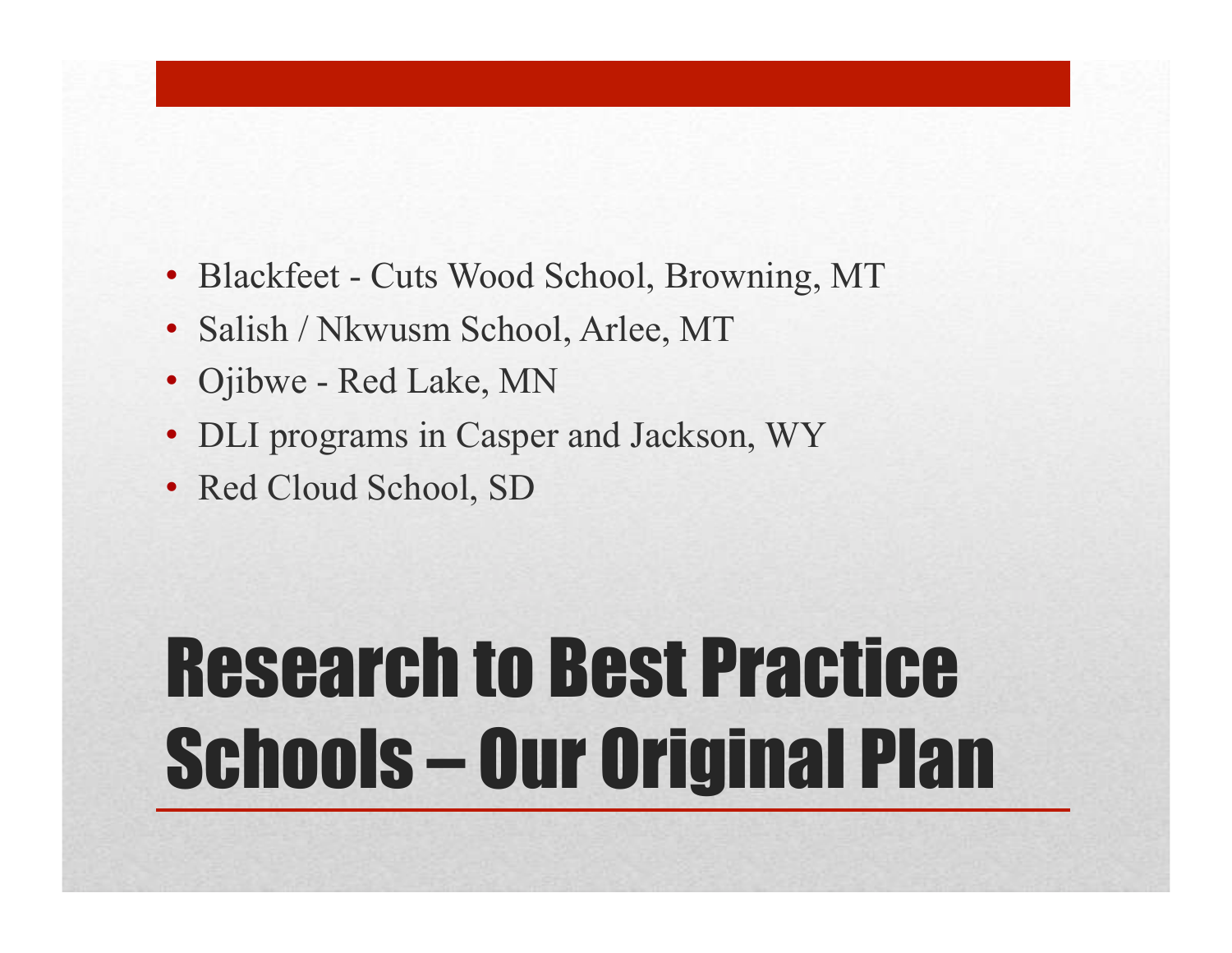• University of Wyoming leads planning, collection, and analysis of data (through UW – LRCC and University of South Australia)

#### Program Research to Document Our Success.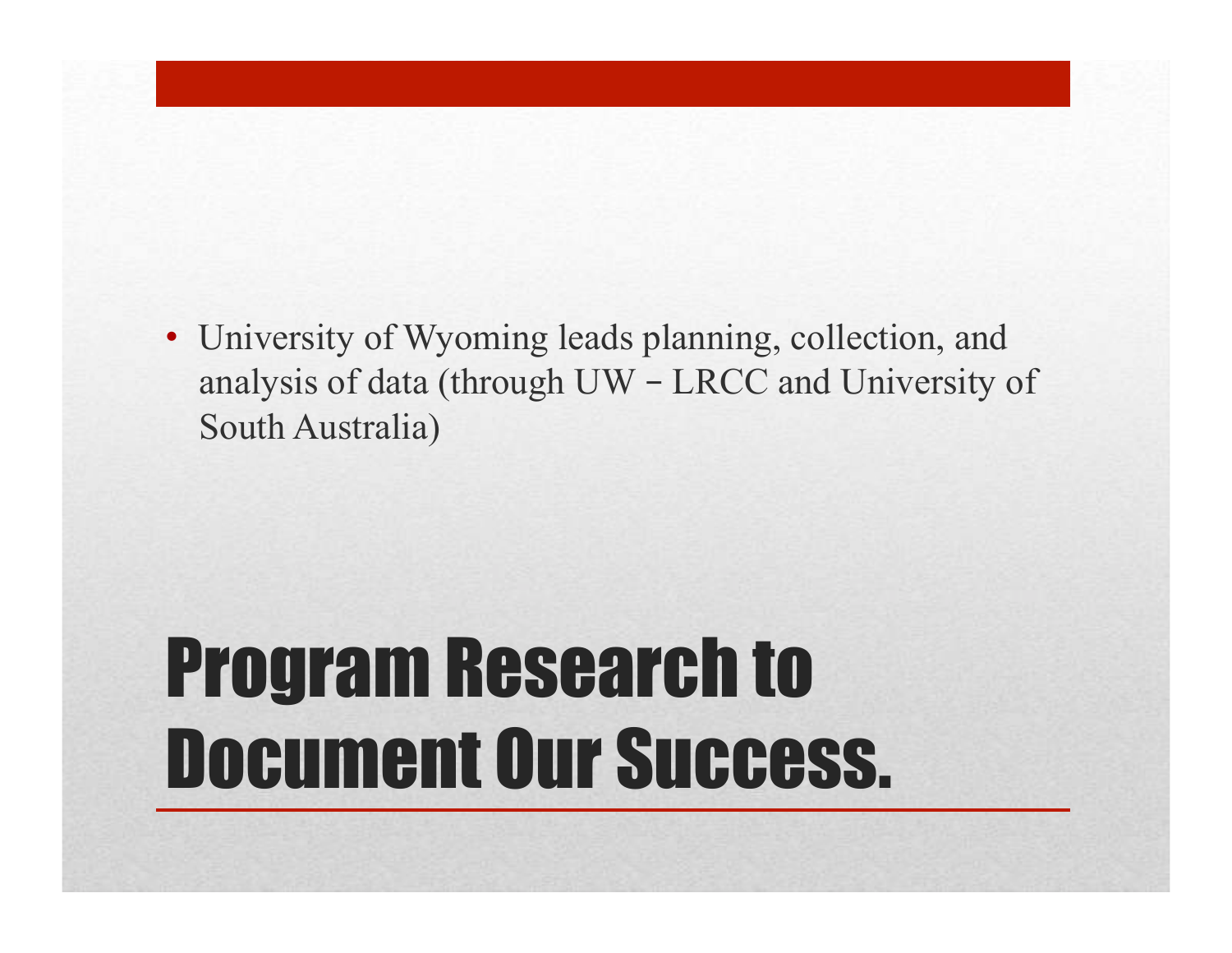#### Year 1

During Year 1 of the project we formed the Core Project Team (CPT) consisting of representatives of the three partners (SSIS, NAT, UW).

The CPT developed a **strategic plan** which included site visits to successful language and culture immersion schools to ensure that best practices in language and culture immersion programming are adopted at SSIS.

The CPT coordinated with the BIE SSIS School Leadership Team on the Title I School Improvement Plan.

The CPT rolled out professional development activities to the teaching staff during planned district Professional Development days.

Began recruitment, preparation and professional development of Eminent Elder of the Arapaho Tribe, classroom teacher, and novice teacher.

#### Year 1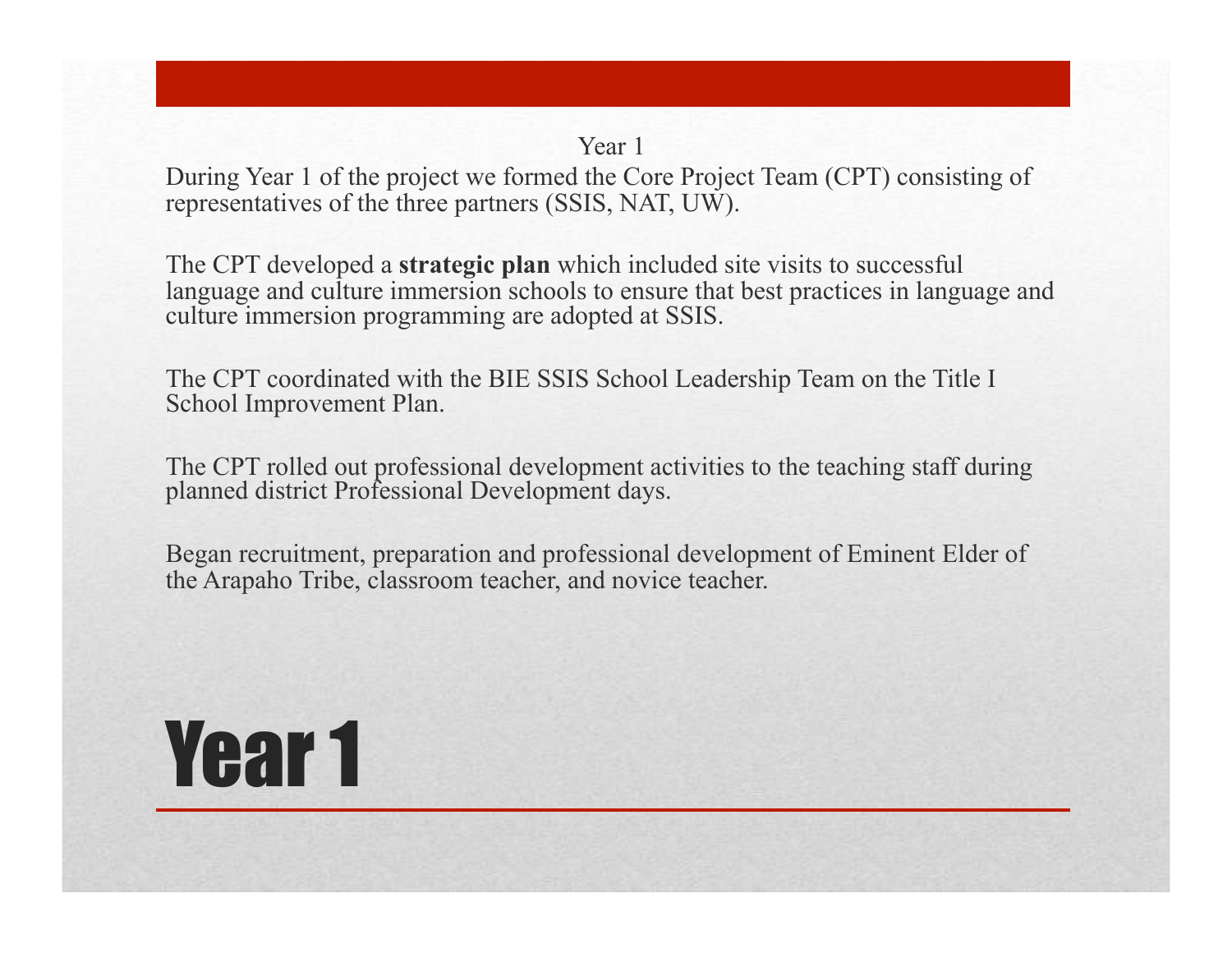- The Program
- The Setting:
- BIE St. Stephen's Indian School (SSIS) Elementary School

# The Program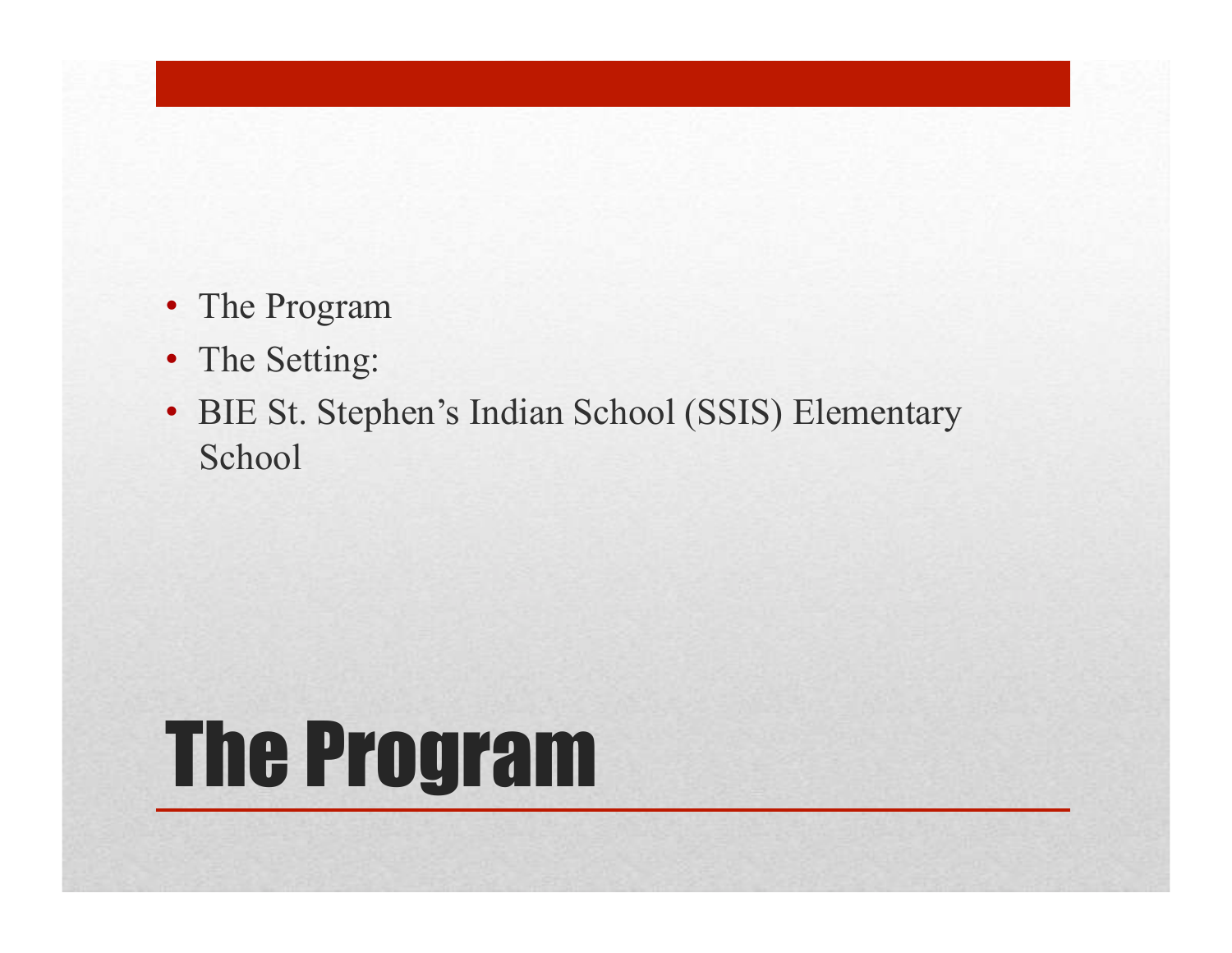• The first-grade class of 2021 who speak English as their first language, will begin the program at the start of the 2021-2022 school year.

### The Students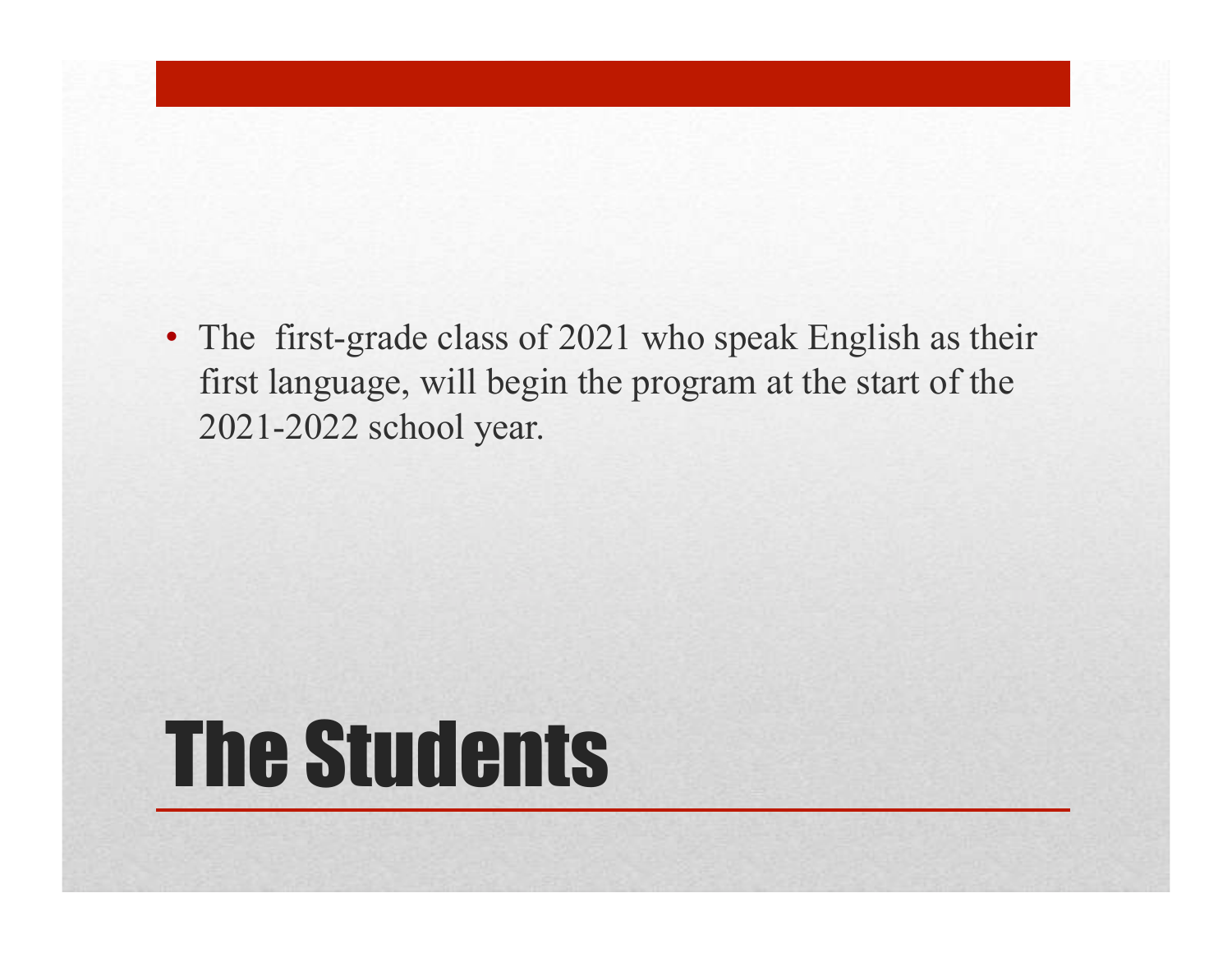- Three adults per classroom starting with kindergarten during Year 2 of the grant, adding in first grade during Year 3, and so forth– One Eminent Elder language-culture mentor, One Wyoming State Certified classroom teacher (already hired by the school district), One Novice-Student Teacher (Northern Arapaho Tribal member) (selected by a candidate from the University of Wyoming).
- The Eminent Elder will be a fluent speaker of the Arapaho language and an enrolled member of the Arapaho Tribe. Each Eminent Elder will also have several years of experience working with children, in Arapaho immersion programs, for example. Eminent Elders are not required to hold Standard teaching certificates, but are certified by the Tribe and State of Wyoming to teach Arapaho language and culture.
- A Master State Certified teacher will be one of the three adults in each classroom. Master teachers will work with novice student teachers to meet professional State and Arapaho standards for teacher certification.

# The Teachers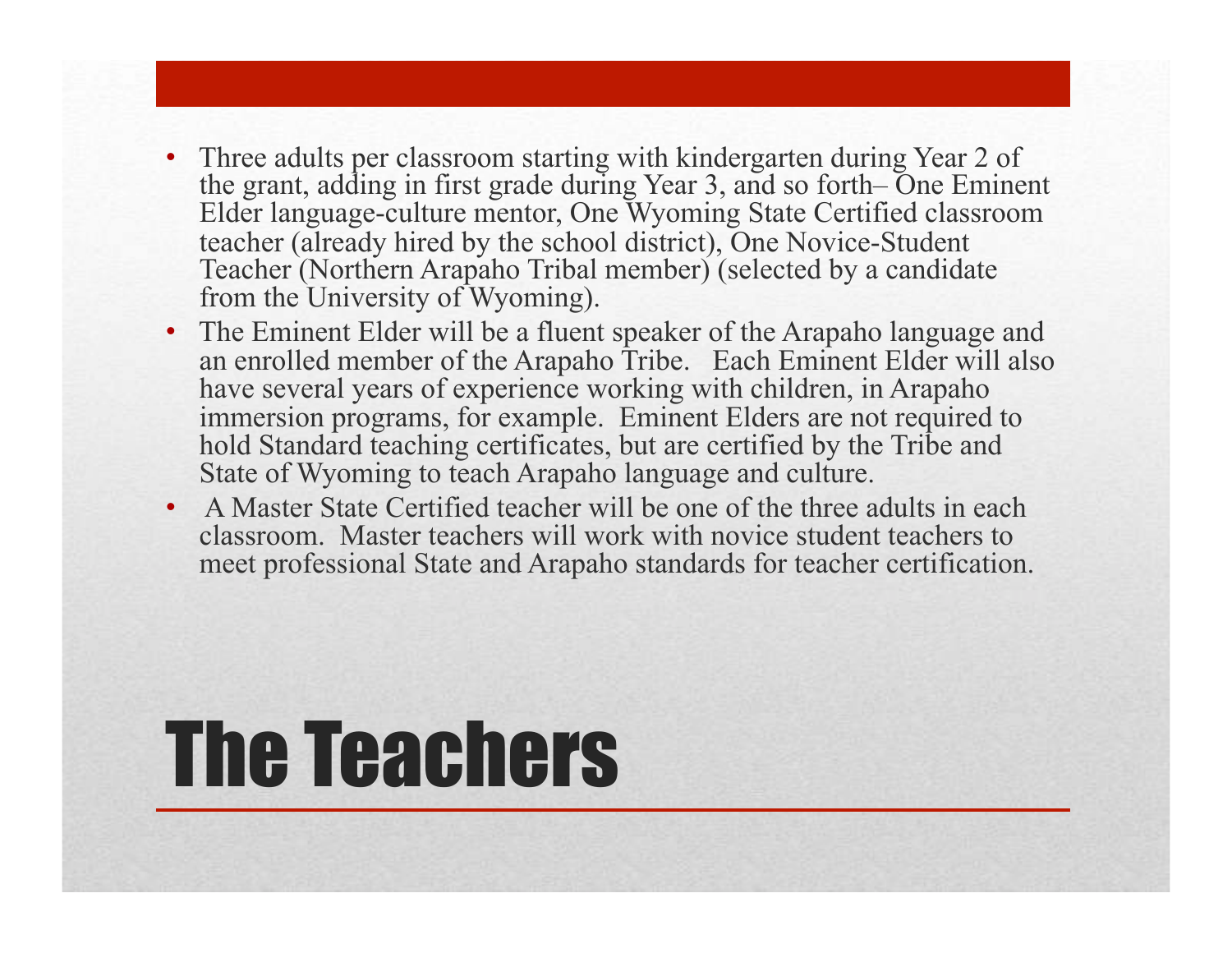- Teacher certification and endorsement, lesson planning, unit alignment, and assessment will be built into program.
- Novice-student teachers will be given credit towards Teacher certification in Elementary/Special Education..
- The Wyoming State Certified Master teacher will have the opportunity to obtain an endorsement from the State of Wyoming through the University of Wyoming called the Teachers of American Indian Children certificate. ( These courses will be provided through Wind River Tribal College, Central Wyoming College, and the University of Wyoming.)
- In-person and online courses have been created to enable delivery to place-bound students, including our master teachers and the Arapaho novice student teachers on the WRR.

# Teacher Certification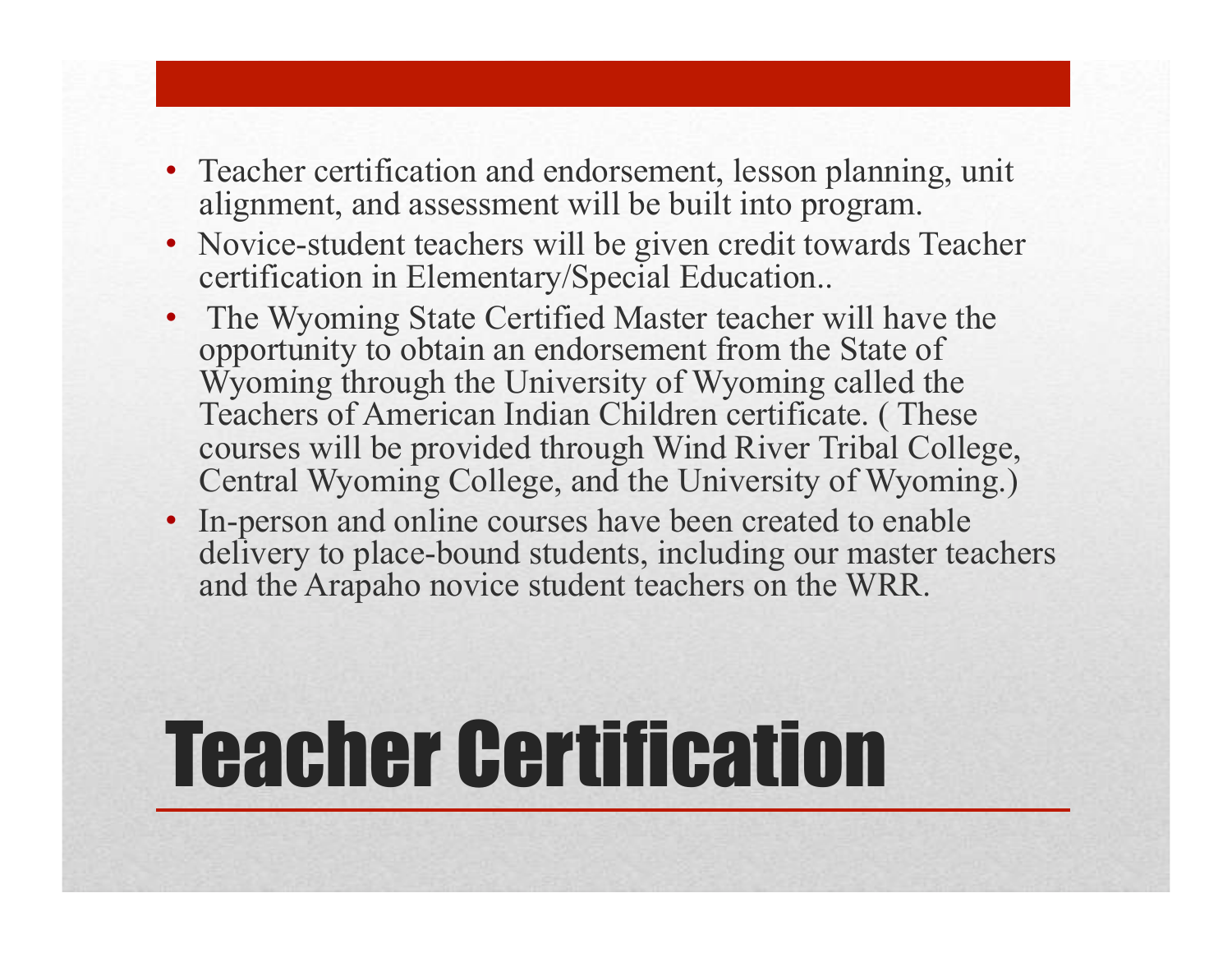- The importance of family, community, and culture is well documented (Gonzales, Moll & Amanti, 2008) as vital to school success.
- Family Funds of Knowledge (i.e., FFOK) brings language, culture and pride in heritage to school experience. A recent study of a professional development experience in using FFOK (Rush, Bialostok, and Whiteplume, 2013) showed that Native and non-Native teachers acquired powerful insights about what and how to teach their Arapaho students when they, the teachers, teamed up to visit and build relationships with their families.
- We will employ the procedures illuminated by Bialostok and Whiteplume (2013) to build bonds between and enlighten both teachers and families/communities.

### Families and Community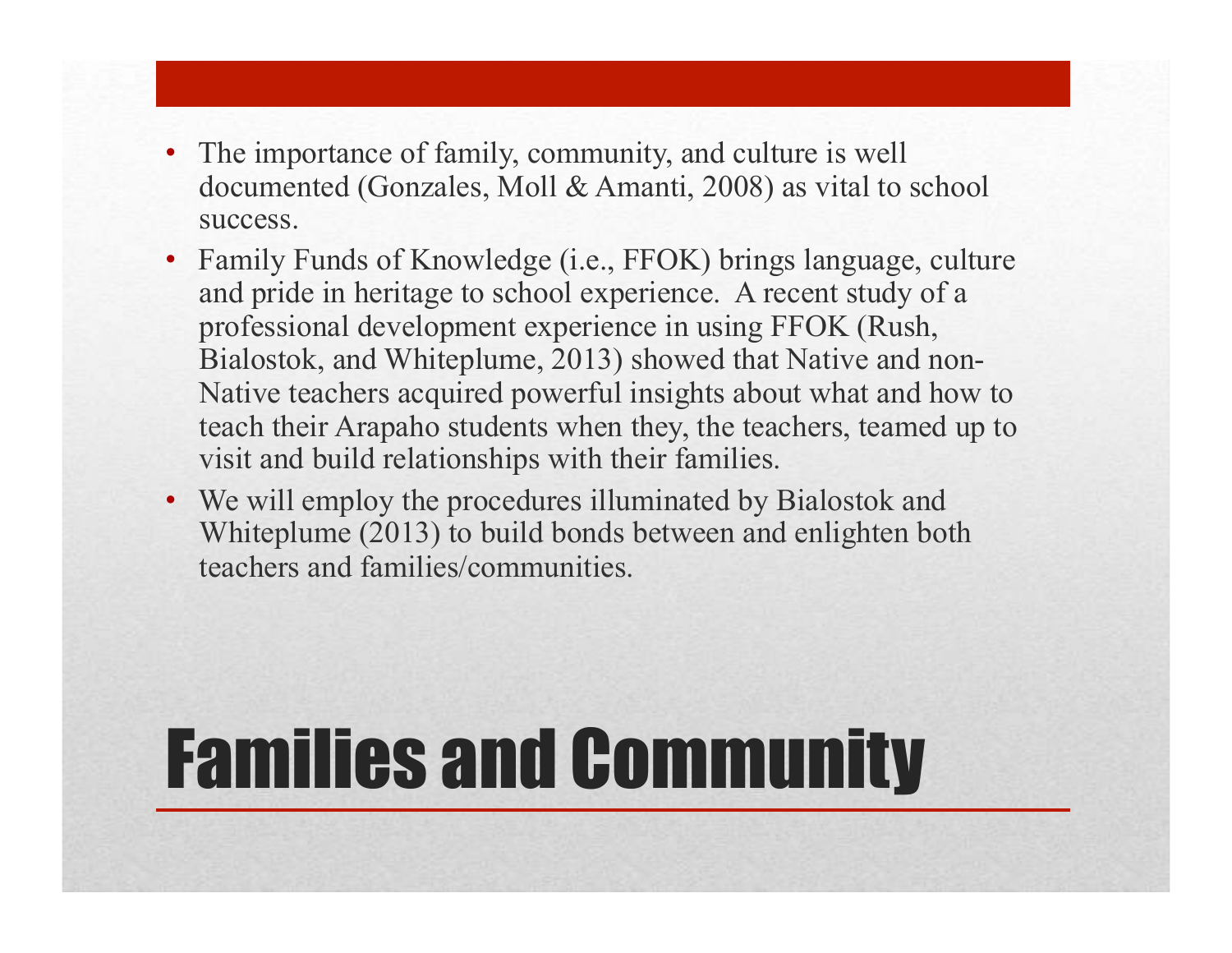• **The Curriculum:**

•

- Arapaho Language and Culture
- Northern Arapaho standards and procedures, endorsed by the Northern Arapaho Language and Culture Commission, are currently implemented at BIE SSIS.
- English Language Oral and Written (Literacy) & Standards
- The BIE SSIS adheres to all standards at the national, state, local and tribal level such as; Common Core State Standards (CCSS) for English language and literacy, Next Generation Science Standards (NGSS), Wyoming Indian Education for All (IEFA), and the NAT Language Culture Commission. Our project will extend and apply these standards through formative (every day) and summative (annual) assessments to all grades  $K-12$  in Hinono'eitii.

# Curriculum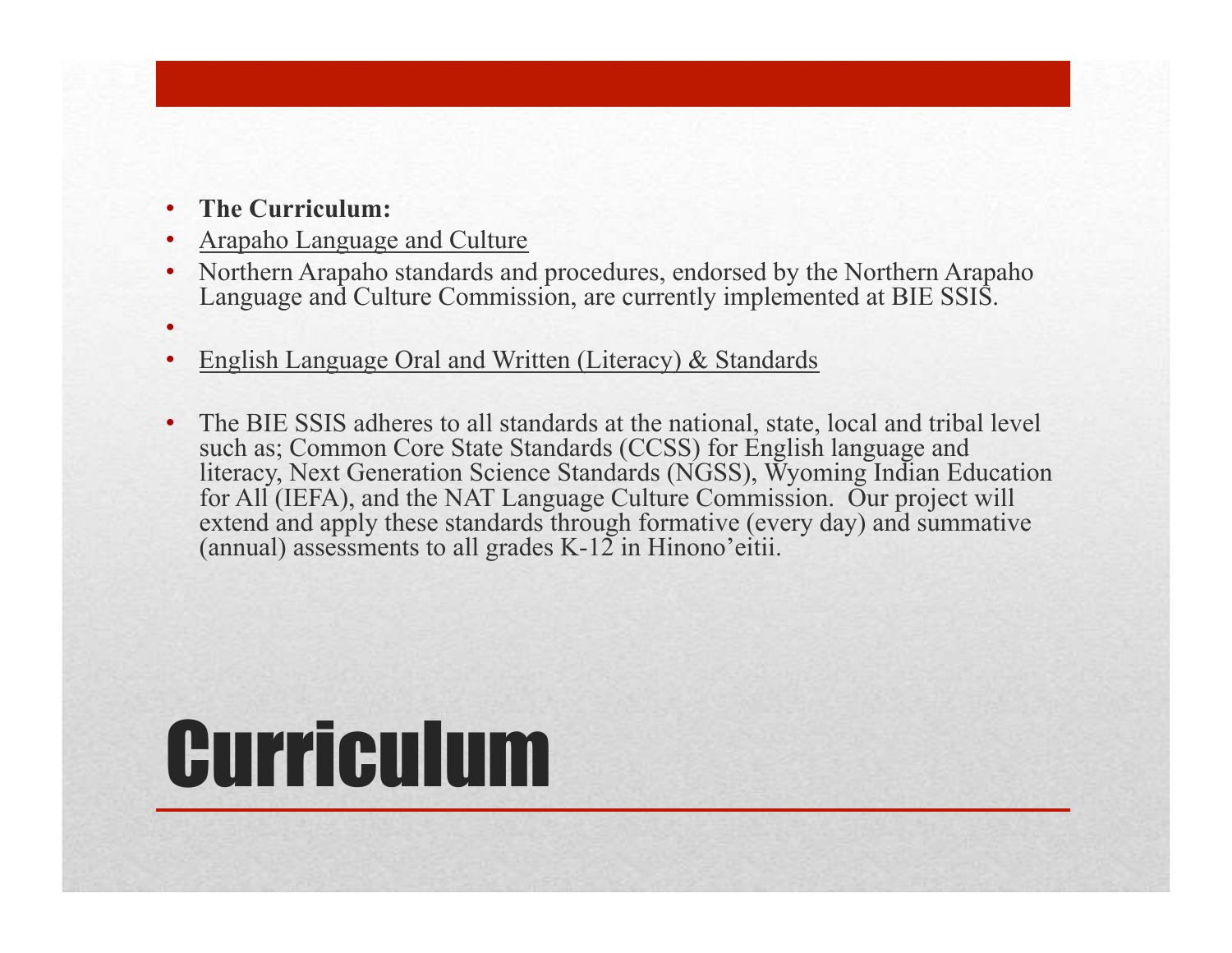#### • A HOME-SCHOOL MODEL

- VIRTUAL LESSONS
- FAMILY AS TEACHERS **AND** STUDENTS

### A Major Shift in Response to COVID-19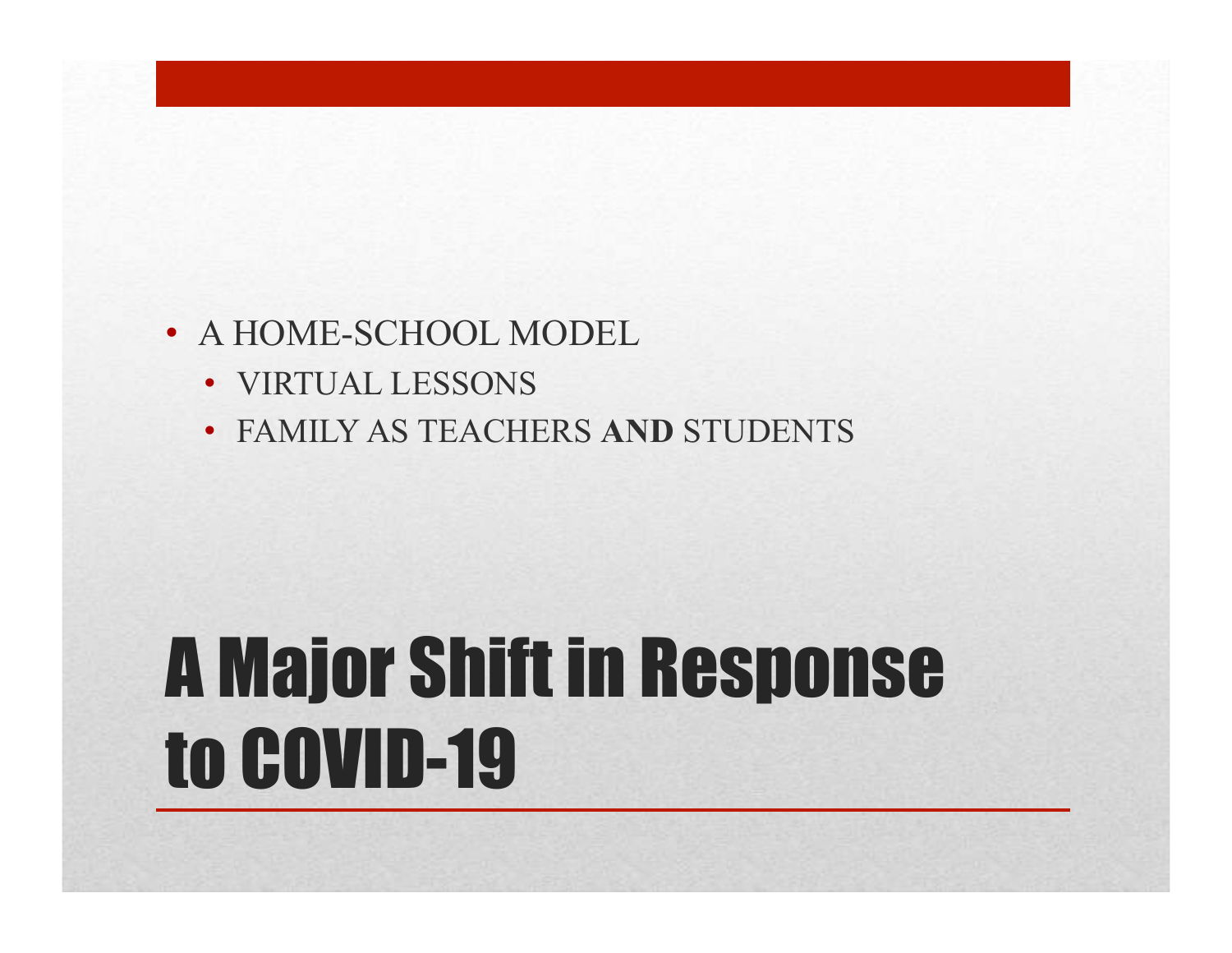- Focus on First Grade
	- State Certified Teacher
	- Novice -- with Arapaho Capital
	- Elder Consultant
- Virtual Curriculum
	- Language for Teachers (functional School Arapaho)
	- Arapaho Labels for "everything"

# 2021 Refinements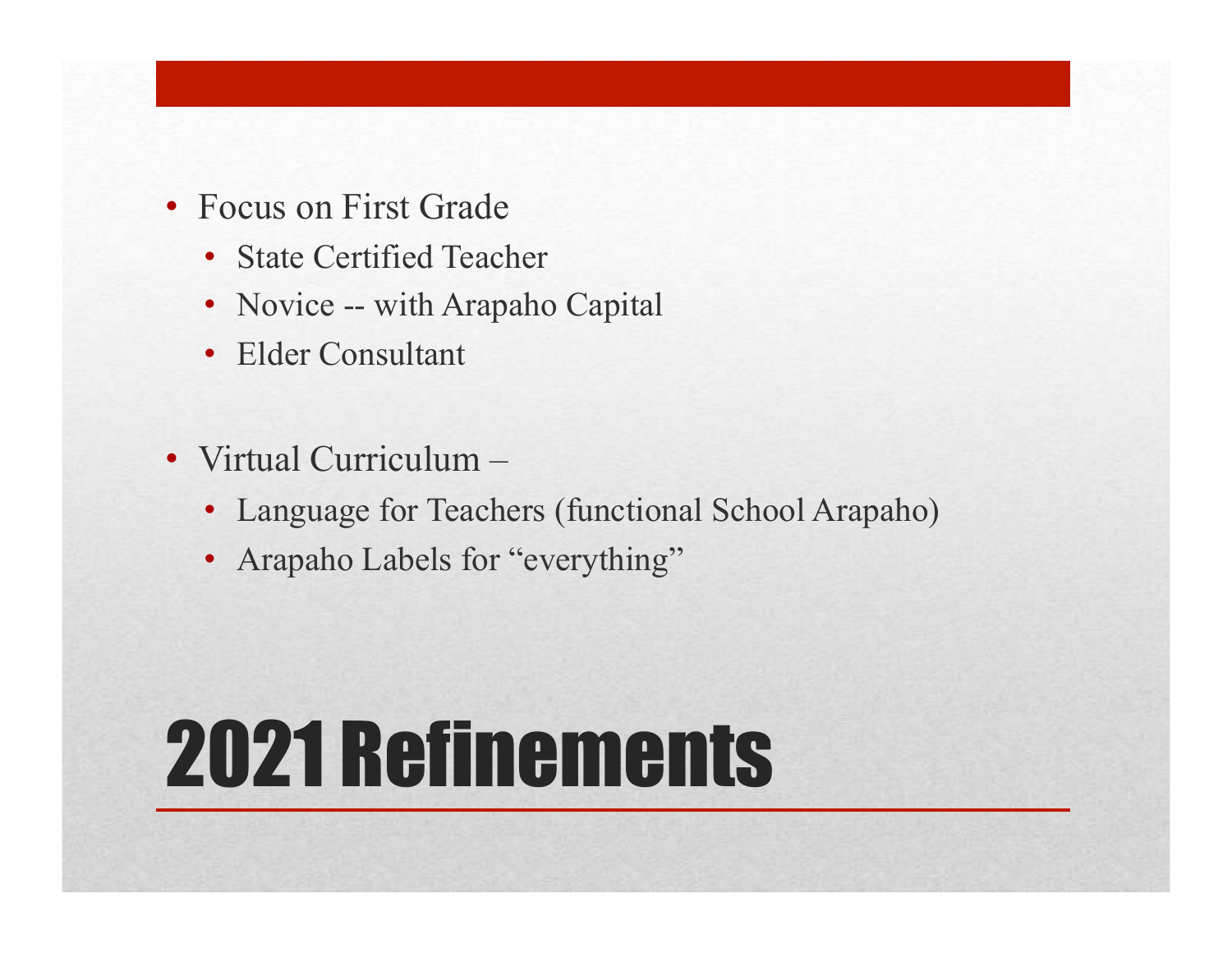- Absence of research documentation has kept successful programs from long-term continuation (Jaime & Rush, 2012).
- This program will employ UW CPT members, Professor Cynthia Brock and Professor Dana Robertson and internationally renown contractual experts in qualitative and quantitative research to plan, execute, and report BIE SSIS immersion school assessment.

#### Research Documentation